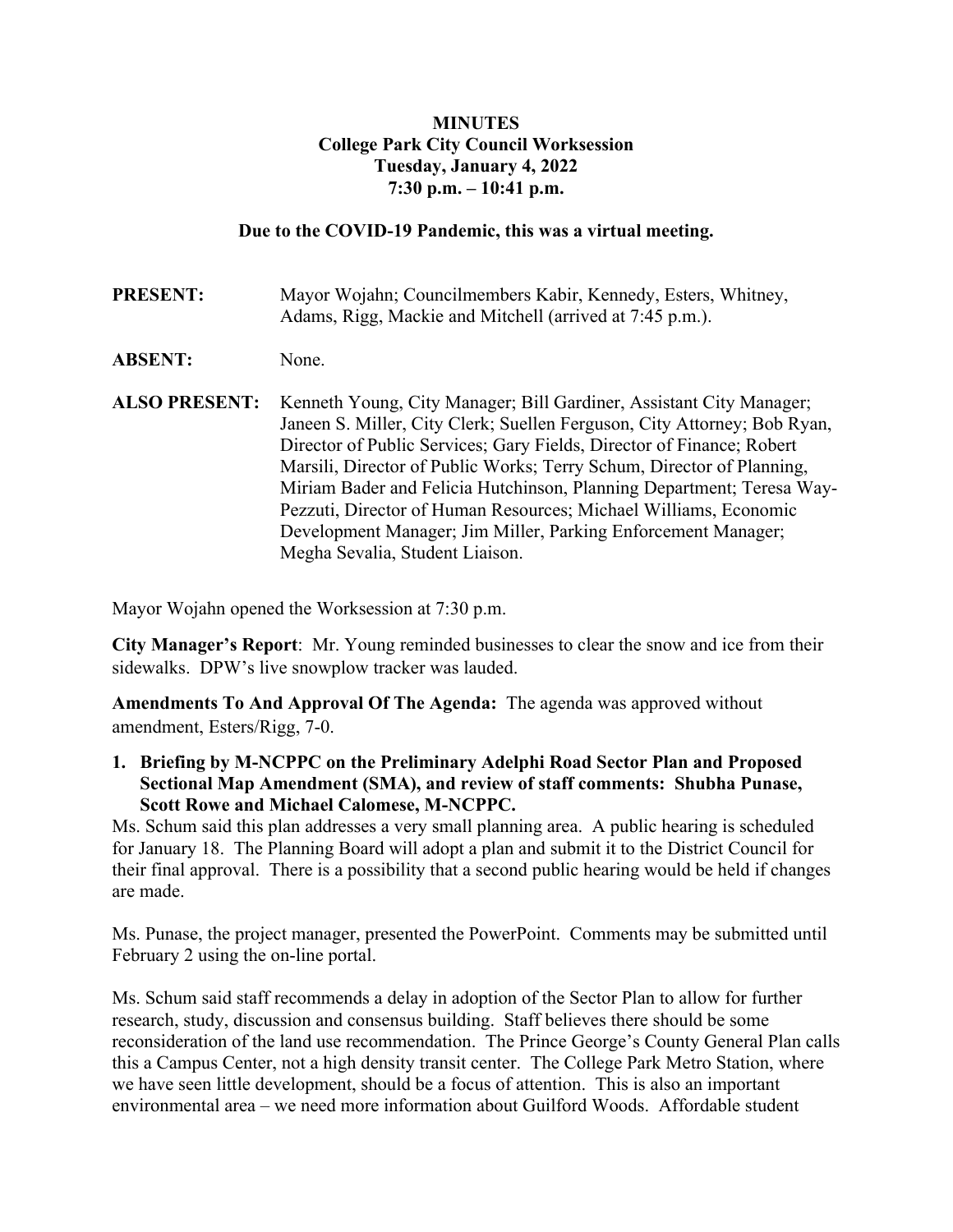housing was not addressed. Staff is recommending different zoning categories to still allow mixed use development but at a lesser intensity.

Mayor Wojahn asked why Lot 1 wasn't included in the Plan. Councilmember Adams would like to see the interior portion of this space remain a greenway with fewer interior roads, a strong acknowledgement of downstream flooding and stormwater, and the preservation of the tree canopy. Councilmember Rigg asked about Adequate Public Facilities, and a more generous conservation easement along Guilford Run. Councilmember Kabir thinks the plan should be stronger on environmental stewardship and preservation and asked about the Plan's impact on Guilford Woods. Councilmember Mitchell asked about a traffic management study on Adelphi Road. Councilmember Whitney spoke in favor of preserving Guilford Woods and of incorporating Lot 1 into the Plan.

Consensus to support staff recommendations and incorporate Council comments raised tonight. Discussion of whether to go forward next week or wait until January 25. To agenda on January 25 to allow staff more time to develop comment. (Councilmember Rigg.)

## **2. Discussion and selection of City's representatives on Council of Unit Owners and Board of Directors for One College Park Condominium (new City Hall)**

Ms. Ferguson said City Hall has a Council of Unit Owners that is managed by a Board of Directors. The City has three seats on the Board of Directors which will handle day to day management of the Condominium. Councilmember Mackie asked if there is a need for an alternate. Under the rules, someone who is going to be absent can give their proxy to another member of the Board. To Consent next week.

#### **3. Authority to send funds to One College Park Condominium c/o Lincoln Property Management**

Ms. Ferguson said this provides an interim measure to pay expenses through the Property Manager until the Condominium Board of Directors is seated. To Consent next week.

## **4. Discussion of legislative priorities.**

Mr. Young introduced Therese Hessler and Tony Perez from LA Perez Consulting, and Len Lucchi and Stephanie Anderson from OMNG.

Mr. Young listed these priorities: Taking over building permitting from the County, improving our relationships with schools, and State Bond bills. Mayor Wojahn added: Funding for the remaining US 1 reconstruction, Calvert Hills Stormwater Management Project, and Affordable housing.

Councilmember Mitchell asked about PG 402.

Councilmember Rigg asked about funding for a bridge over the NE branch of the Anacostia to connect Paint Branch Community Park, and a sidewalk connection to Edmonston Road. He echoed the City's interest in land use authority.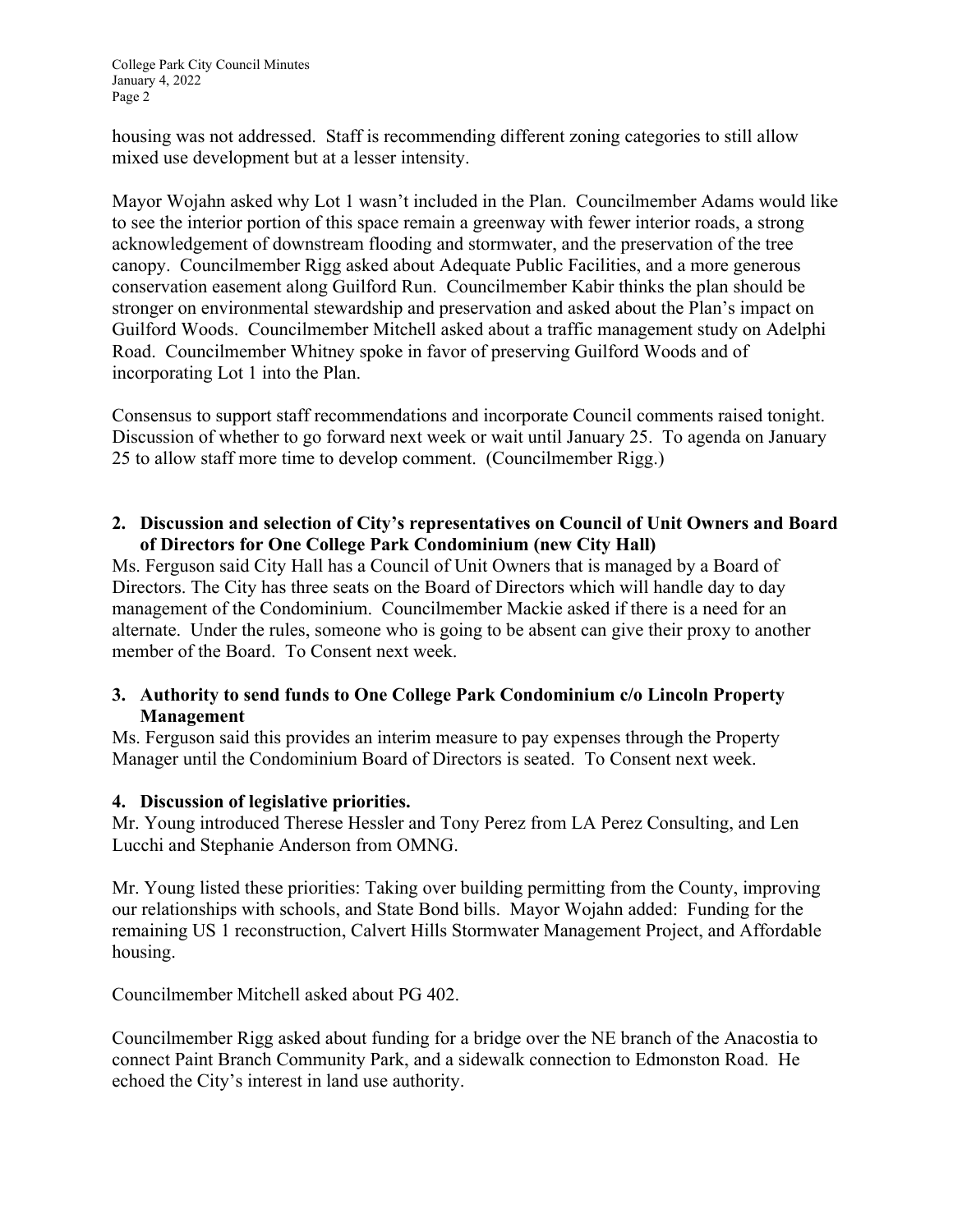Councilmember Adams raised affordable graduate student housing, workforce housing, funding from the federal infrastructure bill, funding for the CPHA from the weatherization assistance program, and HB517 re PACE loans.

Councilmember Kabir echoed funds to rebuild Route 1 north of 193, and funding for north College Park Community Center.

Councilmember Whitney spoke in favor of funding for repairs at Attick Towers from federal infrastructure funding, and funding to allow seniors/disabled to make repairs to their homes.

Councilmember Kennedy reviewed the City's OKR re: education and asked for guidance on how the City can make a difference. Councilmember Mitchell added for the current status of the Kirwan Commission report.

Councilmember Mackie advocated for funding for the food bank and Meals on Wheels.

Request to prepare an outline of the objectives for our legislative agenda.

**5. Discussion of a Council advance and orientation**: Mr. Young reviewed the draft agenda. Councilmember Kennedy found a book on Roberts Rules to be helpful.

Councilmember Rigg would like to work on a proposal for less frequent and more efficient meetings through use of standing subcommittees.

Councilmember Mitchell suggested documents from the Planning Department to help understand changes in zoning/different zones; and a quick Budget 101 review.

Councilmember Kabir wants to brainstorm ways to build a bridge or connect across the districts. This could be discussed under big-picture items.

# **6. Preliminary review of Mayor and Council Rules and Procedures:**

- The idea of subcommittees
- How we handle "Future Agenda" items. Councilmember Kabir said some items are not for Worksessions, they are a request for a Consent Agenda like sending a letter.

[Extend meeting, Rigg/Kennedy, 8-0, at 10:30.]

- **7.** Discussion of 2022 COG Appointments To consent agenda next week.
- **8.** Requests for/Status of Future Agenda Items Mayor and Council
	- Kabir: submitted form for a letter to County Council for funding a sidewalk on RI Avenue in north College Park, to Consent next week, Kabir/Mackie, 8-0.
	- Esters: submitted form for a presentation from WGL on upcoming agenda, Esters/Mackie, 8-0. Particularly, how they prioritize repair of gas leaks
	- Mitchell: Schedule "Follow up on the proposed road improvements to Cherry Hill Road to address traffic back-ups (Agenda item 21-G-130)." Staff will check status.